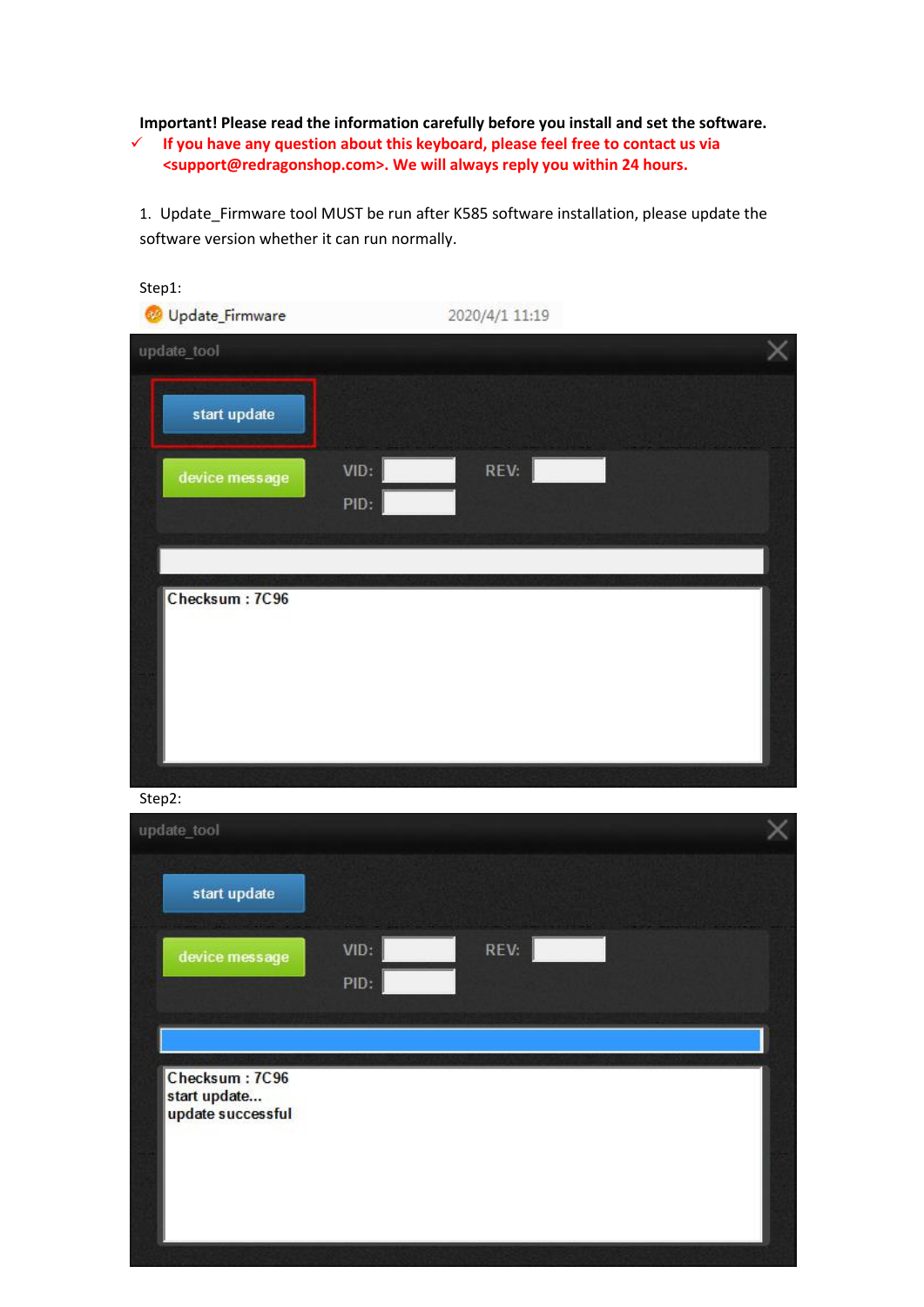

2. When you see UPDATE SUCCESSFULLY, then you can open the software.

## **Note:**

Please uninstall the old version K585 software and download the updated version software (Redragon K585RGB Keyboard-updated) **if you have both K585 and other Redragon keyboards like K530/K512/K586 etc.** which confronted with an issue that two software are not available to use at the same time.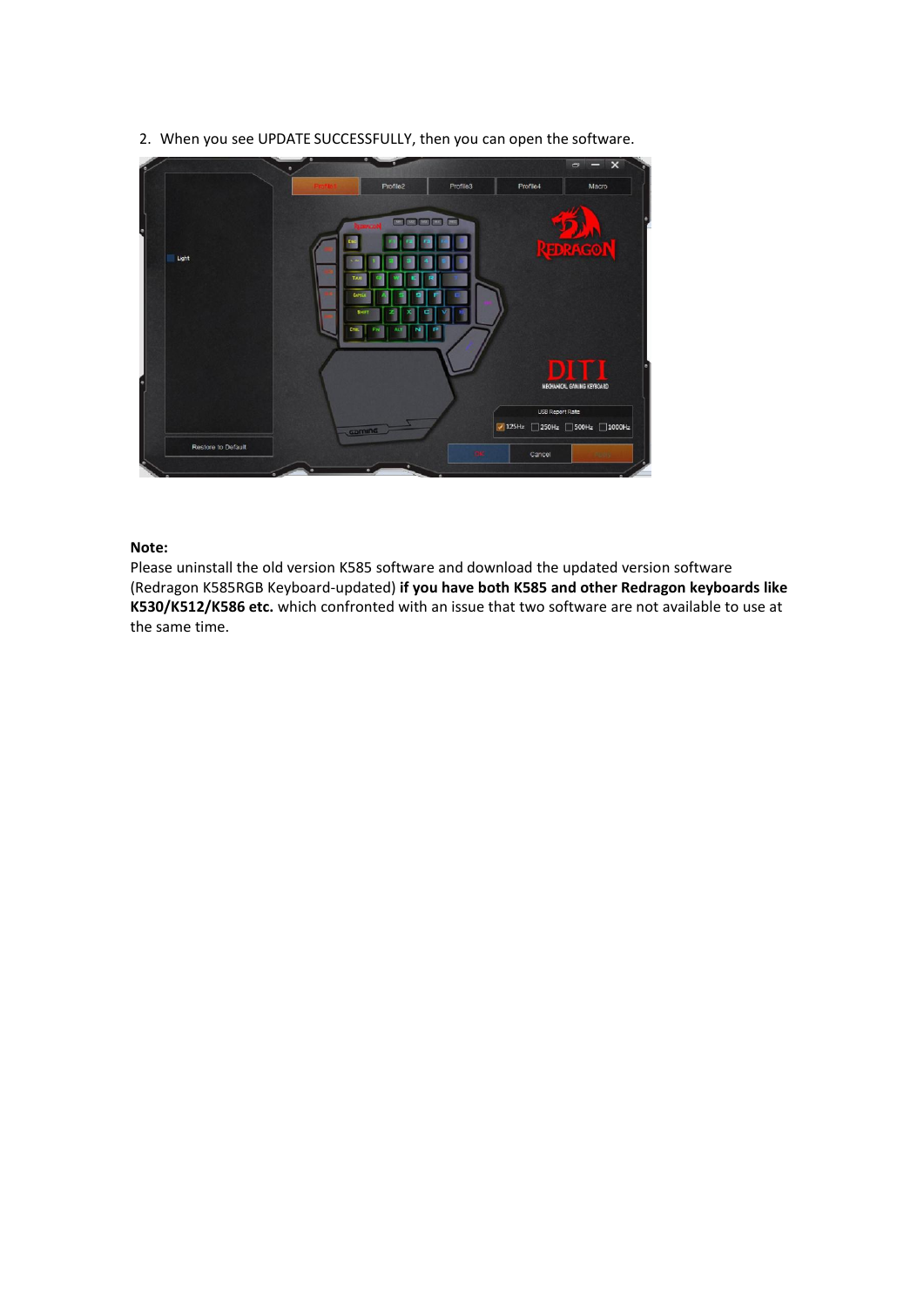## **FAQ:**

**Q1:** How to turn off the light?

**A1:** You need to set it via software: adjust the "Brightness" or choose the color as "Black", then the light will be turned off completely.



**Q2:** Can every key on the keyboard be programmed?

**A2:** You can program **all the keys except the M1-M4 and REC buttons** on the top of the keyboard since they are the profile keys.

**Q3:** How can I set the macro via the software?

**A3:**

Step1: You need to **cancel the light choice first,** when you have this option, the keyboard is in the lighting mode, and no macro can be set.



Step2: Choose the profile you would like to record.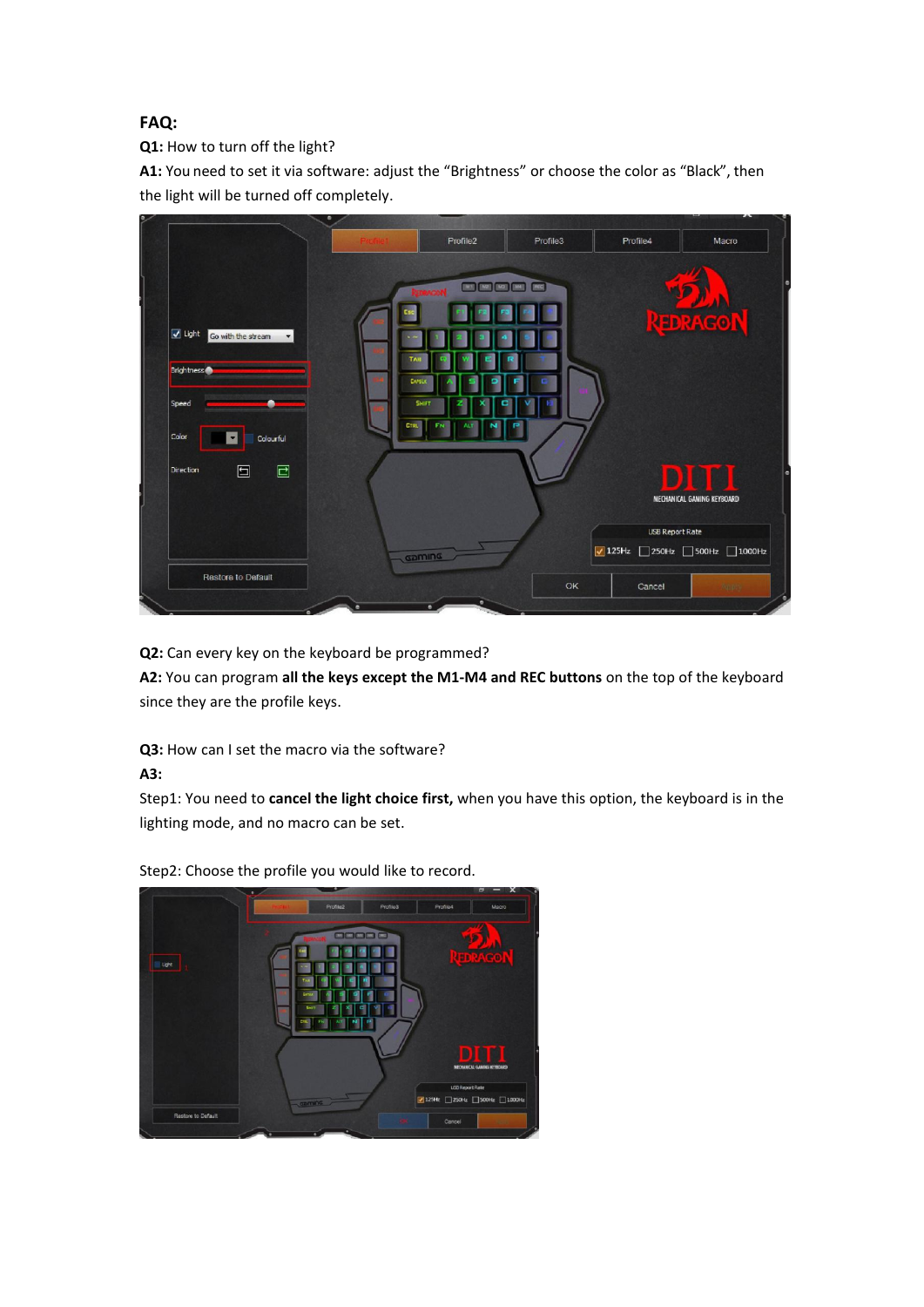

Step3: Choose a key you need to record and enter the keys or macro actions.

**Please notice that the other keys of a full size keyboard can be recorded on this keyboard as well, you can use the virtual keyboard on the software to assign the keys.**



Step4: Please **press OK to save the setting**. And the setting will be remembered even you use the keyboard on other computers.

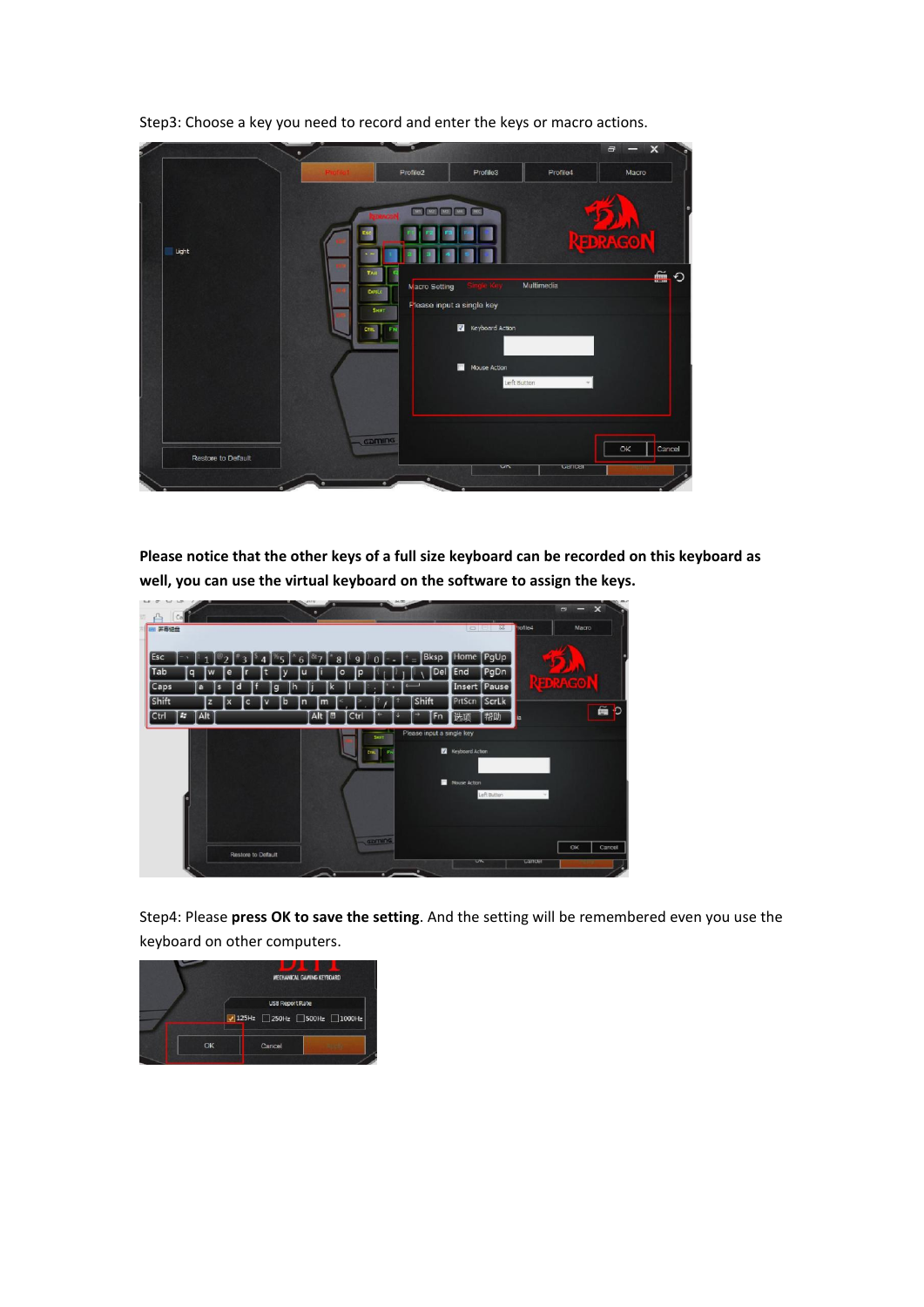**Q4:** What should I do if color on pallet cannot be customized? A4: Move the "Triangle icon" on the right and then you can choose the colors you need.

|                                      |                           | Profile2                                            | Profile3                            | Profile4                           | Macro                      |
|--------------------------------------|---------------------------|-----------------------------------------------------|-------------------------------------|------------------------------------|----------------------------|
|                                      |                           |                                                     |                                     |                                    |                            |
|                                      |                           | <b>DE DE DE DE DE</b><br><b><i><u>DRAGO</u></i></b> |                                     |                                    |                            |
|                                      | 颜色                        |                                                     |                                     | $\Sigma$                           |                            |
|                                      | 基本颜色(B):                  |                                                     |                                     |                                    | <b>EDRAGO</b>              |
| $\sqrt{$ Light<br>Go with the stream | ×.                        |                                                     |                                     |                                    |                            |
| <b>Brightness</b>                    |                           |                                                     |                                     |                                    |                            |
|                                      |                           |                                                     |                                     |                                    |                            |
| Speed                                |                           |                                                     |                                     |                                    |                            |
| Color                                | 白宝义颜色(C):                 |                                                     |                                     |                                    |                            |
| Colourful<br>v.                      |                           |                                                     | 色调(E): 168 红(E): 88                 |                                    |                            |
| □<br>Direction                       | □                         |                                                     | 饱和度(S): 121 绿(G): 63                |                                    |                            |
|                                      | 规定自定义颜色(D) >><br>取消<br>确定 | 颜色 纯色(0)                                            | 真度(L): 120 蓝(U): 192<br>添加到自定义颜色(A) |                                    |                            |
|                                      |                           |                                                     |                                     |                                    | MECHANICAL GAMING KEYBOARD |
|                                      |                           |                                                     |                                     | <b>USB Report Rate</b>             |                            |
|                                      | Gaming                    |                                                     |                                     | $\sqrt{125}$ Hz 250Hz 500Hz 1000Hz |                            |
| Restore to Default                   |                           |                                                     |                                     |                                    |                            |
|                                      |                           |                                                     | OK.                                 | Cancel                             | Apply                      |

**Q5:** How to cancel settings and reset the profile? **A5:** You can press "Restore to Default" to reset the profile.

|                                                  |                      | Profile2                           | Profile3 | Profile4                           | Macro                      |
|--------------------------------------------------|----------------------|------------------------------------|----------|------------------------------------|----------------------------|
|                                                  |                      | [INST] [INST] [INST] [INC.] [INC.] |          |                                    |                            |
| $\sqrt{}$ Light<br>Go with the stream<br>$\star$ |                      |                                    |          |                                    | REDRAGON                   |
| Brightness                                       | TAI<br>CAPSLE        |                                    |          |                                    |                            |
| Speed<br>Color<br>Colourful                      | <b>SHIFT</b><br>CTRL | <b>FN</b>                          |          |                                    |                            |
| $\Xi$<br>$\Box$<br><b>Direction</b>              |                      |                                    |          | m                                  |                            |
|                                                  |                      |                                    |          |                                    | MECHANICAL GAMING KEYBOARD |
|                                                  |                      |                                    |          | USB Report Rate                    |                            |
|                                                  |                      | camina                             |          | $\sqrt{125}$ Hz 250Hz 500Hz 1000Hz |                            |
|                                                  |                      |                                    |          |                                    |                            |